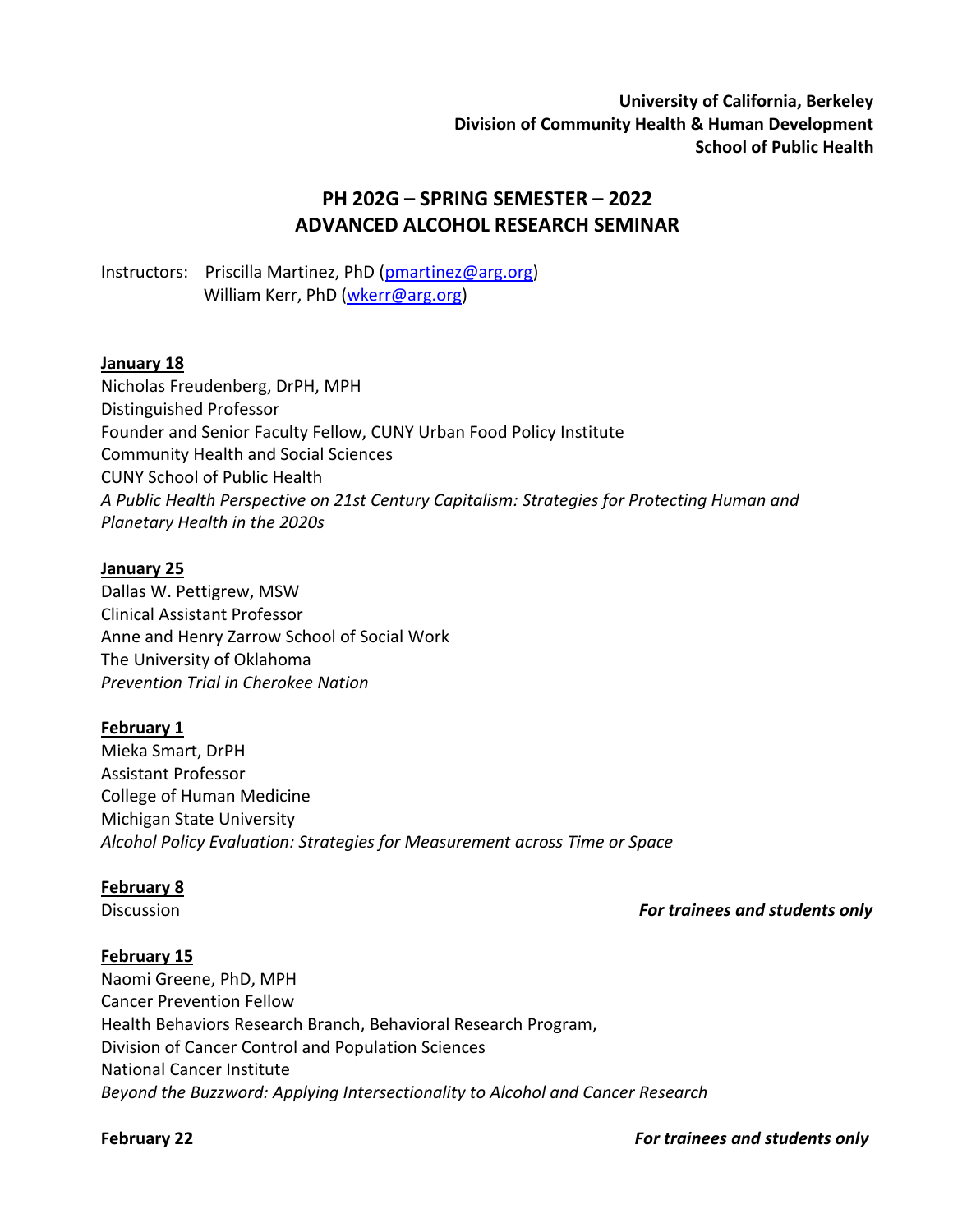Nina Mulia, DrPH Senior Scientist and Center Associate Director Alcohol Research Group *Career Talk*

## **March 1**

Isaac Rhew, PhD, MPH Research Associate Professor University of Washington Department of Psychiatry and Behavioral Sciences Center for the Study of Health and Risk Behaviors *The Role of Loneliness in Alcohol and Cannabis Use among Young Adults Before and During the Pandemic*

## **March 8**

### Discussion *For trainees and students only*

## **March 15 Note: Seminar will be from 2:00pm – 3:30pm**

Michael Livingston, PhD Associate Professor National Drug Research Institute Curtin University, Melbourne, Australia *Declining Youth Drinking in High Income Countries: What's Next?*

## **March 22**

Spring Break

## **March 29**

Amanda M. Bunting, PhD Assistant Professor Department of Population Health NYU Grossman School of Medicine *An Exploration of Polysubstance Use Patterns Involving Alcohol*

## **April 5**

## Discussion *For trainees and students only*

## **April 12**

Julia Dilley, PhD, MES Affiliate Instructor, Epidemiology Affiliate Instructor, Health Systems and Population Health Senior Research Scientist, Multnomah County & State of Oregon Public Health Division *"In the Weeds": Local Cannabis Policies, Related Outcomes, and Disparities Following State Legalization in the Pacific Northwest*

## **April 19**

Mike Dolan Fliss, PhD, MPS, MSW Research Scientist